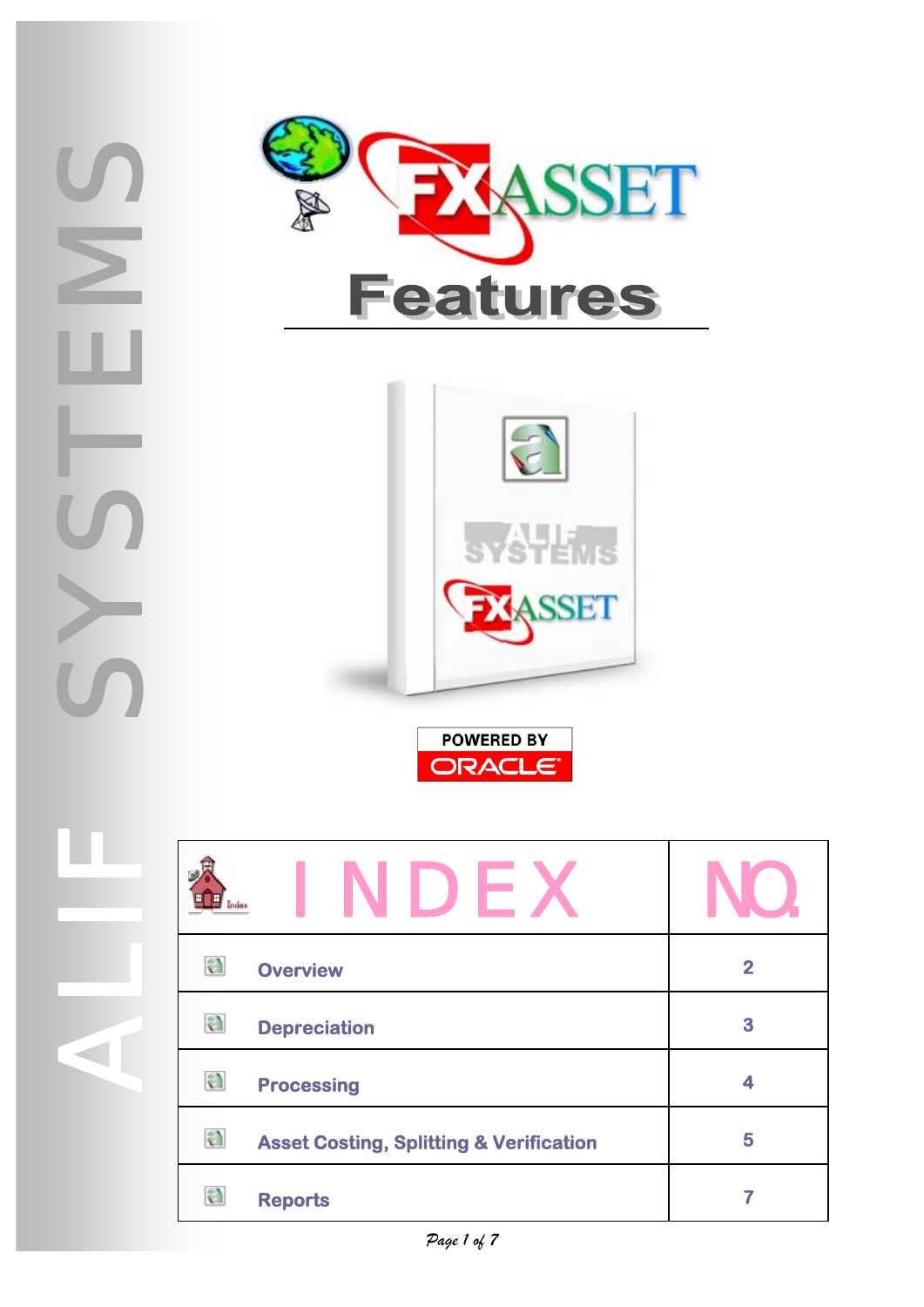

### **Overview**



ixed Assets Management System primarily helps you keep track record of the Assets of the Organisation and its where abouts. The system at the same time enables you to calculate Depreciation and also enables you to find out the Cost, Accumulated Depreciation, WDV / Profit and Loss at the time of Sale of the Asset, Asset Maintenance module and Bar Code generation for physical verification. F

Fixed Assets Management System can handle the following:

**Classification of Assets:** Assets can be classified into groups e.g. Building, Plant & Machinery, etc. The same can be further classified into Categories. For e.g.

| <b>Group Code</b> | Plant & Machinery |
|-------------------|-------------------|
| Category          | Kitchen Equipment |
|                   | Laundry Equipment |

**Allocation of the Asset:** Unit / Location / User Department / Responsible Department can be assigned to each asset for classification and analysis of the various assets and also for physical verification.

**Asset Details:** Cost, Purchase date, Installation date, can be entered into the system for all assets.

**Cost break-up for Purchases:** The details of cost break-up i.e. Basic Cost of the Asset, incidental costs like freight, cartage, custom duties, installation cost can be entered separately for your reference.

**Manufacturers / Suppliers details:** Manufacturers and Suppliers name & address along with Sales Tax Registration details can be entered in the system at the time of purchase & opening balance break-up.

<span id="page-1-0"></span>SYSSIE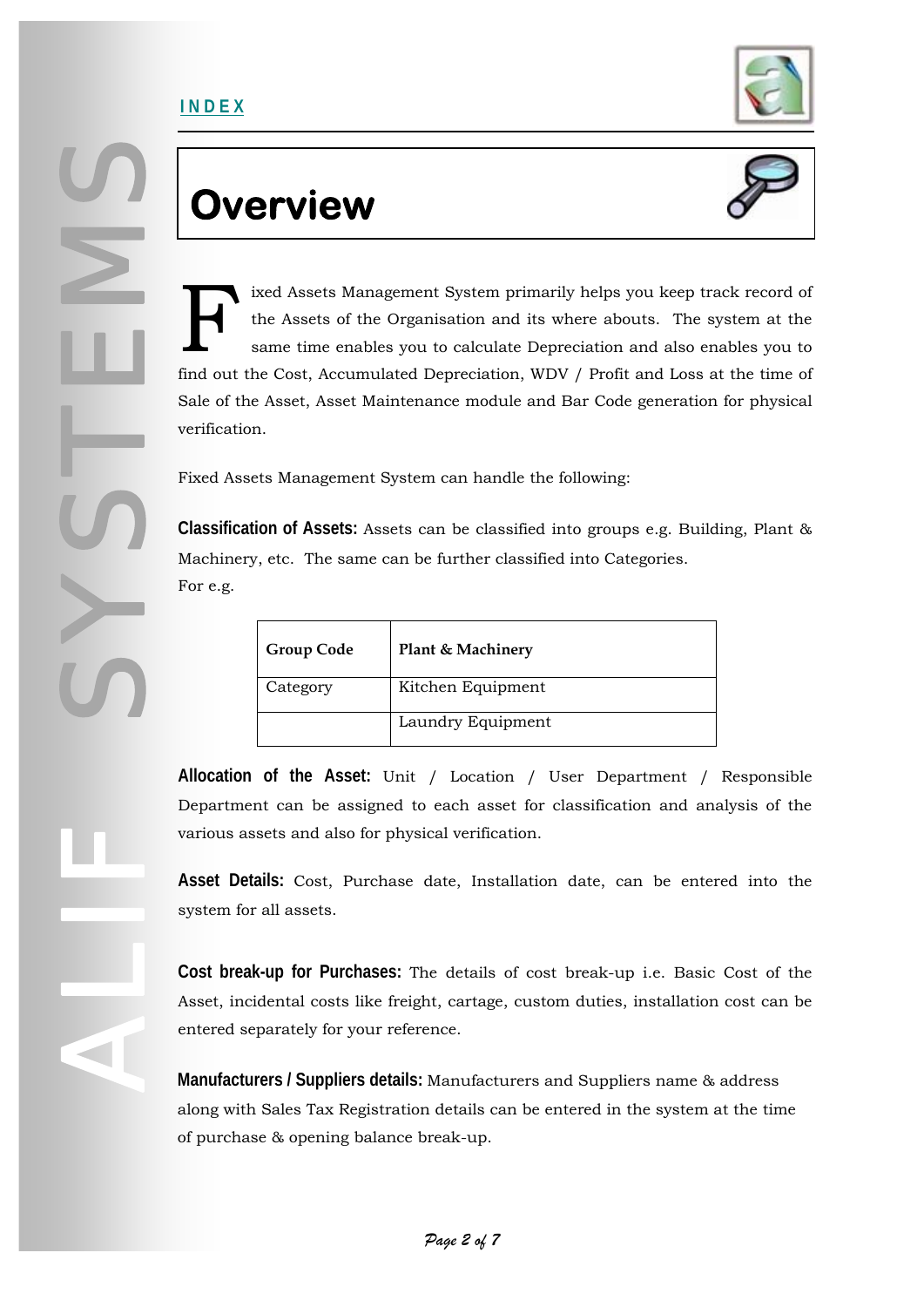<span id="page-2-0"></span>SYSSIE

ALIF



## **Depreciation**



**Depreciation Rates:** The rates of charging of depreciation can be set in Deprecaition Master . This serves as a template for defining the depreciation at the asset level.

**Depreciation Method:** Depreciation can be calculated on Straight Line Method (SLM) or Written Down Value Method (WDV).

**Shift wise depreciation:** There is a facility to charge depreciation for assets being utilised for multiple shifts. Depreciation rates can be defined separately for each such shift.

**Depreciation details available Year wise:** The system maintains depreciation records for each financial year separately. The year wise details of depreciation charged on an asset can be known at any point of time.

**Inter Group Purchase / Sales:** Inter-group Transfers of an Asset are monitored separately in the system. If an asset is purchased from inter-group unit, then accumulated depreciation for the same can also be entered, so that consolidation at the Head Office becomes simplified. Similarly in the Reports, the Inter Group transactions are highlighted.

**User Definable fields:** The system provides with additional fields in which any extra information required by the user in any transaction module can be entered.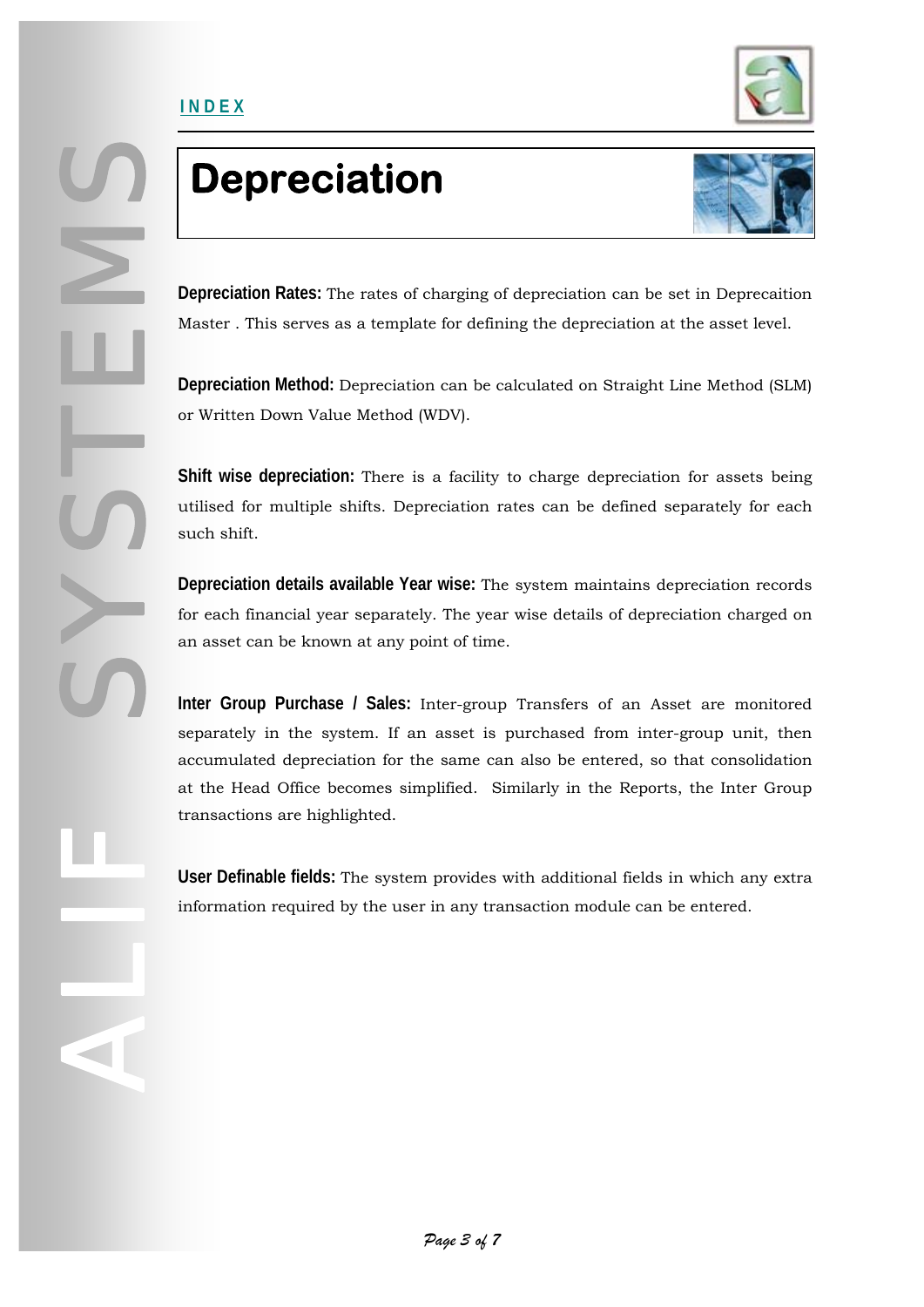

## **Processing**

<span id="page-3-0"></span>**I N D E X**



**New Year Routine:** There is a routine to lock the current year transactions after finalisation of accounts. All the reports for the current year have to be printed. On running the routine the system transfers the data to a new work area & allows the new transactions for the next financial year.

**Multiple years' data:** Data for multiple years get stored financial year wise. Report for any financial year can be generated & printed.

**Depreciation Processing:** Depreciation can be processed any number of times, for any given period within the financial year. This is particularly useful to generate quarterly depreciation figures.

**Depreciation in Year of Purchase:** In the year of Purchase, there are various options as to the date from which Depreciation is to be charged. There are various options like Date wise Pro-rating, from Beginning of the Month of Purchase, Full Year etc. User can select the date from which depreciation is to be charged.

**Depreciation in Year of Sale:** Similarly, in the Year of Sale of an Asset, the user can define whether Depreciation is to be charged or not. If the same is to be charged, then again there are various options like beginning of month of sale, end of previous month, full year, etc. that can be opted by the user.

**Scrap value / Percentage:** Scrap value can be set for assets as a percentage or as a fixed amount beyond which depreciation will not be charged for that asset.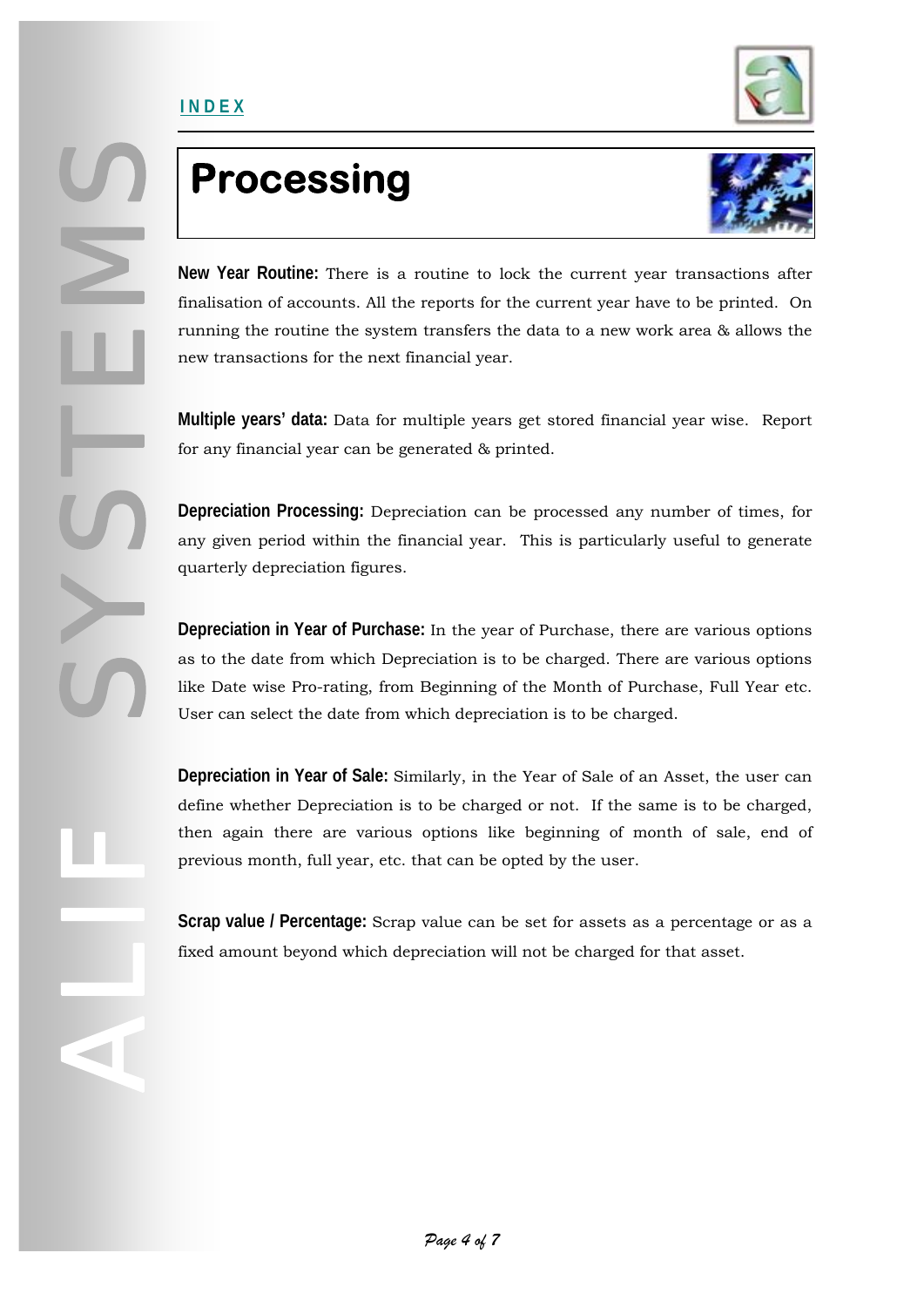### <span id="page-4-0"></span>**I N D E X**



### **Asset Costing, Splitting & Verification**



**Department wise Costing and Analysis:** Cost and Depreciation details can be available individual asset wise, Department wise, Location wise, Unit wise etc for cost analysis.

**Changes in Cost:** At times there may be a change in the Cost of an asset. This cost can even change in a subsequent financial year from the date of Purchase. The reasons for such changes may be due to foreign exchange fluctuation, refund of taxes, etc. The System enables the user to input increments or decrements of Costs. The depreciation on the same can also be calculated with effect from the date the user wishes.

#### **Splitting an Asset Code into more than 1 Code.**

There are 2 types of splits that the system facilitates:

**Quantity-wise Split:** Here you can split an Asset Code having more than 1 Quantity into different asset codes. This split may be required because at the time of purchase the entire quantity of purchase was for one department but later on some of them are transferred to other departments. For e.g. 5 chairs purchased for Rs.10,000/- were used by Cafeteria but now 2 of the chairs are to be transferred to Security and 1 to Front office. So the Asset Code can be split into 3 asset codes, and their cost and accumulated depreciation will be pro-rated in the ratio of 2:2:1.

**Asset-wise Split:** Here you can split one asset into multiple assets spanning over different Group codes.

e.g. A Car along with a music system was purchased for Rs 7,00,000/-. The Car is now to be sold but the music system is to be retained. Here the system enables you to split the Asset into two and assign the Cost and Accumulated Depreciation breakups manually.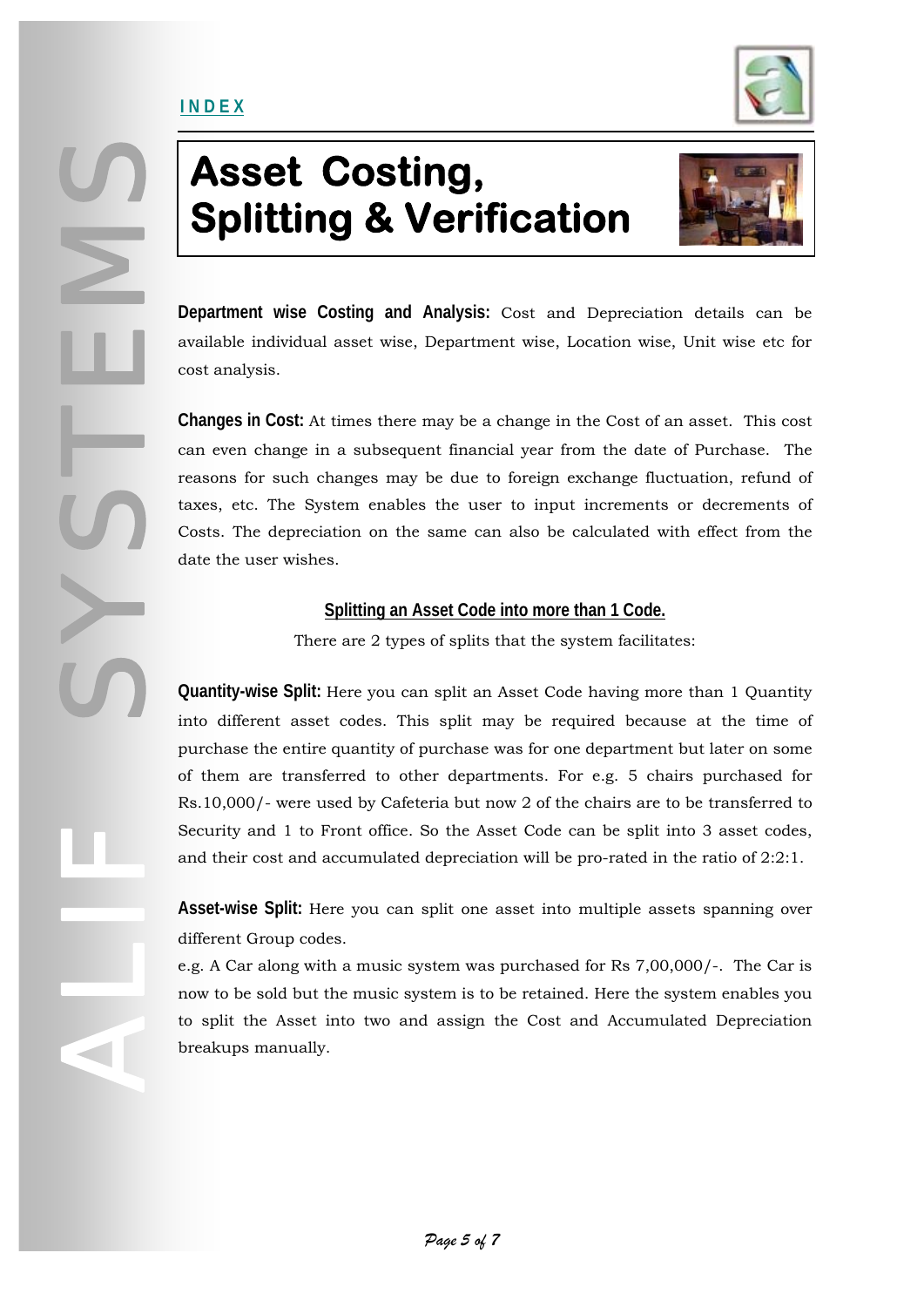

**Asset Verification:** Physical verification of assets is a very important objective. The system can not only help keep a record of when the asset was last verified, but can also maintain the status of the Asset at that time. So later on a report can be taken out wherein you can see that the Dot Matrix Printer is in a Not-Working Status since 2 years and thus can be scrapped.

**Physical verification can done either through ;** 

- $\checkmark$  Bar codes can be generated and printed on the assets at the time of purchase, then at the time of physical verification the same can be scanned either Location wise or User Department wise and imported into the fixed assets system and mismatches be detected. Excess / Shortage report can then be generated from the system
- $\checkmark$  Manual Physical Verification Lists can also be printed out from the system for circulation among the departments and the same can be taken out either User Department wise or Responsible Department wise.

**Asset Code Generation:** Asset code can be auto-generated from the system. There is an option to even generate the same on financial year basis. This helps in easy identifications of assets. For year 1998-1999, asset code can be generated with the year code prefix as 989900000000001